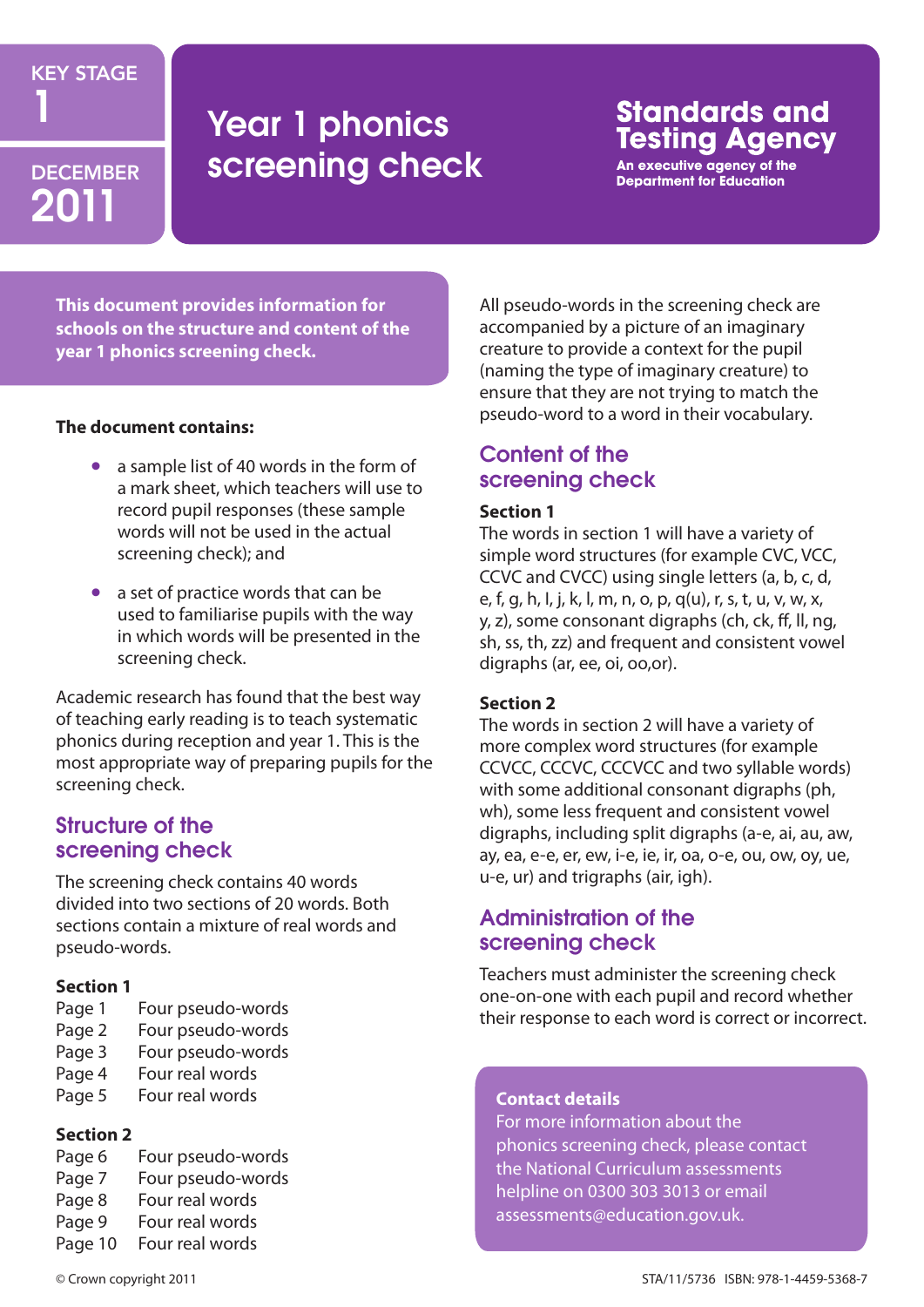# YEAR Phonics

# Screening check: Answer sheet

| First name |  |
|------------|--|
| Last name  |  |

Screening check responses: Please tick the appropriate box for each word. The use of the comment box is optional.

| Section 1 |         |           |                | <b>Section 2</b> |         |           |         |  |
|-----------|---------|-----------|----------------|------------------|---------|-----------|---------|--|
| Word      | Correct | Incorrect | <b>Comment</b> | Word             | Correct | Incorrect | Comment |  |
| tox       |         |           |                | VOO              |         |           |         |  |
| bim       |         |           |                | jound            |         |           |         |  |
| vap       |         |           |                | terg             |         |           |         |  |
| ulf       |         |           |                | fape             |         |           |         |  |
| geck      |         |           |                | snemp            |         |           |         |  |
| chom      |         |           |                | blurst           |         |           |         |  |
| tord      |         |           |                | spron            |         |           |         |  |
| thazz     |         |           |                | stroft           |         |           |         |  |
| blan      |         |           |                | day              |         |           |         |  |
| steck     |         |           |                | slide            |         |           |         |  |
| hild      |         |           |                | newt             |         |           |         |  |
| quemp     |         |           |                | phone            |         |           |         |  |
| shin      |         |           |                | blank            |         |           |         |  |
| gang      |         |           |                | trains           |         |           |         |  |
| week      |         |           |                | strap            |         |           |         |  |
| chill     |         |           |                | scribe           |         |           |         |  |
| grit      |         |           |                | rusty            |         |           |         |  |
| start     |         |           |                | finger           |         |           |         |  |
| best      |         |           |                | dentist          |         |           |         |  |
| hooks     |         |           |                | starling         |         |           |         |  |

Total correct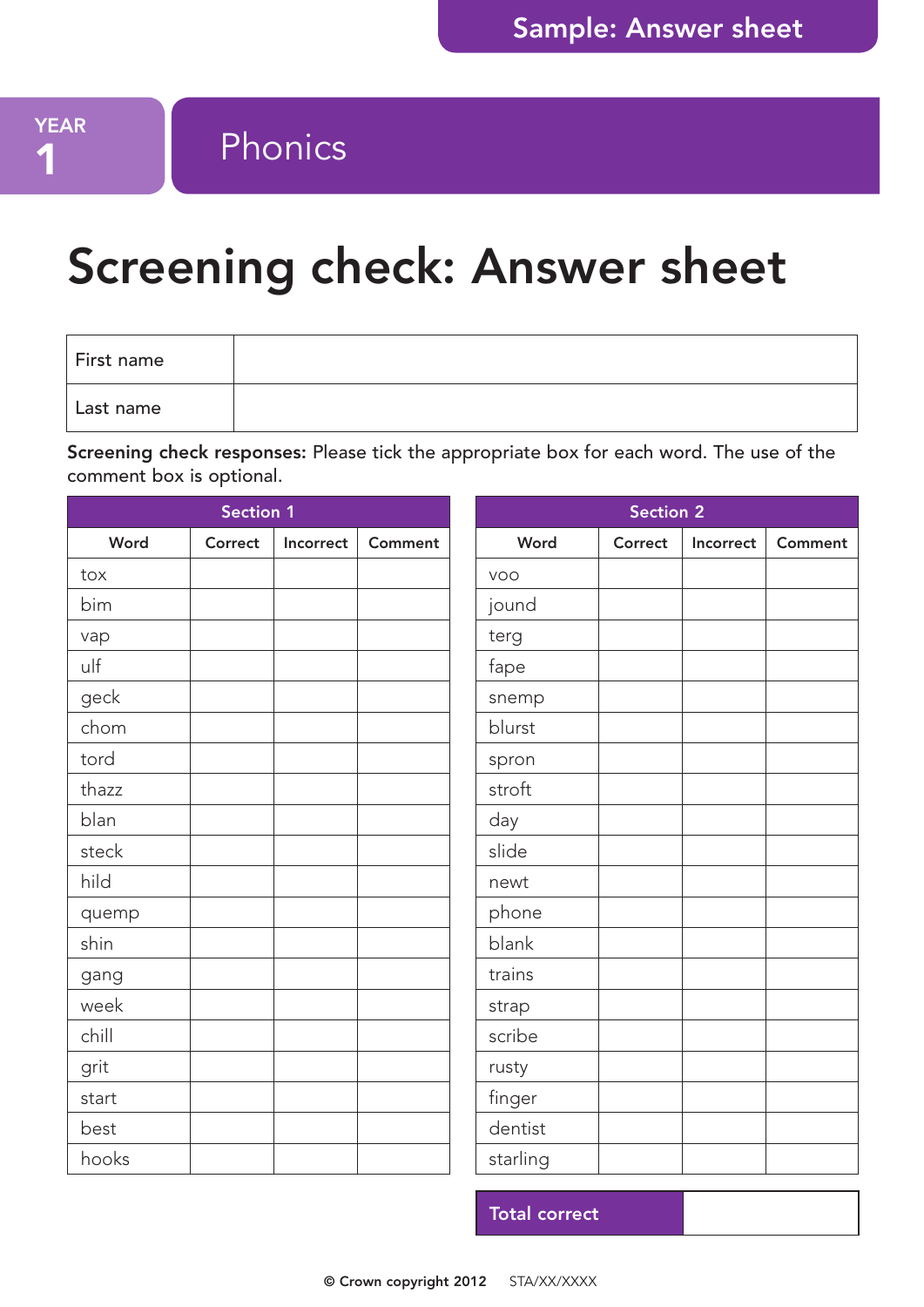